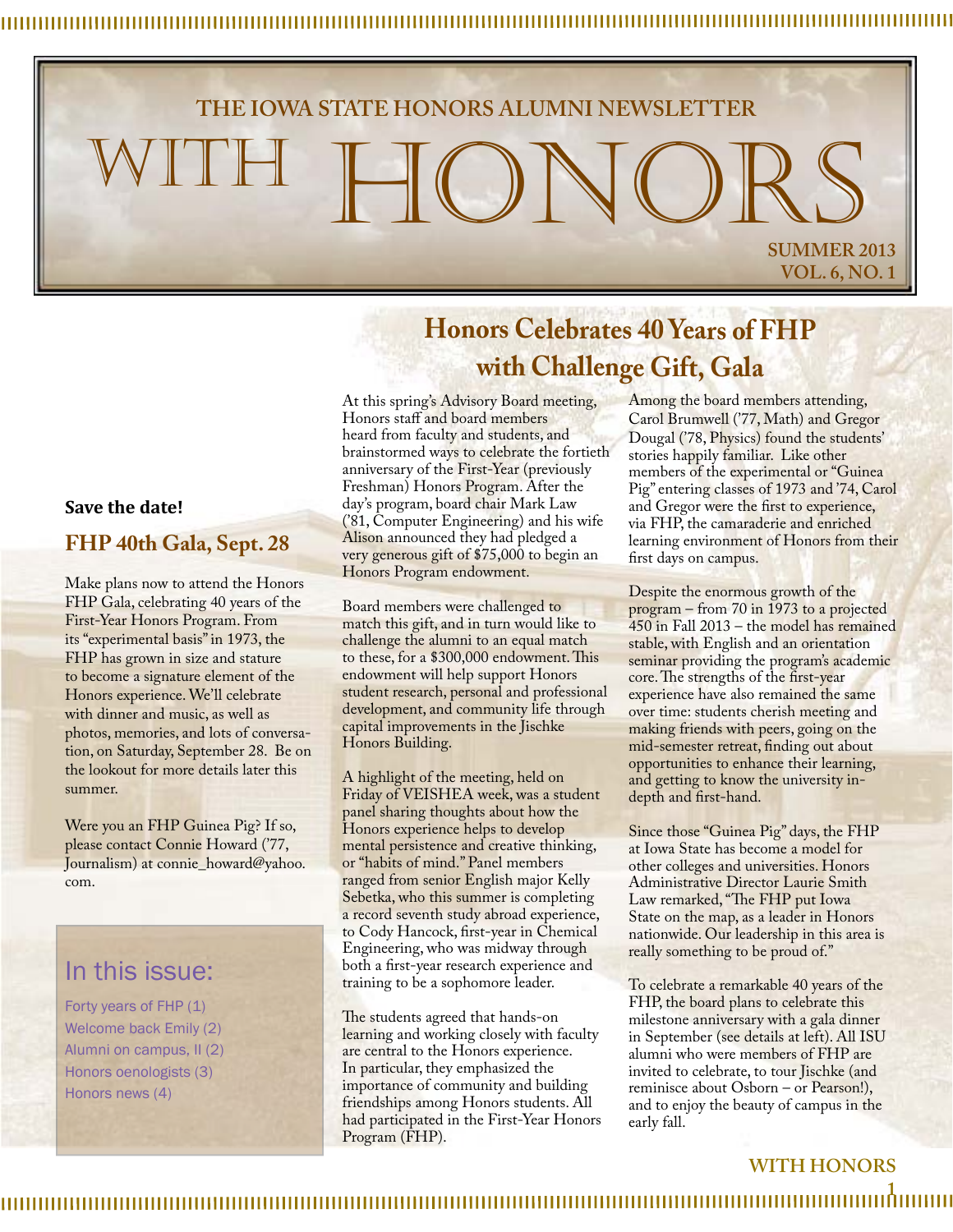#### 

## **Home Again in Honors**

#### **WITH HONORS**

## **WITH HONORS**

**3 2**

There's been a lot of student chatter and lots of student visitors in the Honors Program offices this year. That's because Emily Wilcox, the new assistant director of the First-Year Honors Program, has brought her own brand of energy to the office. She also regularly brings her unique cupcakes and other treats, which tend to attract students and staff alike!

Emily graduated from Iowa State in 2004 with a degree in English. Though she did not graduate in Honors, Emily was involved in the program as a First-Year Honors program student, leader, and Undergraduate Assistant. Emily received a Master's in Higher Education Administration from Iowa State in 2006, and during her graduate program did assistantships with the Office of Admissions' High Ability Recruitment Office and the Program for Women in Science and Engineering. Before her return to Iowa State, Emily worked at Kansas State University for six years as a part of the Women in Engineering and Science Program and the College of Engineering there. She also coordinated the MAPS Summer Bridge program for incoming multicultural students in agriculture, business, and engineering.

## Where has Honors taken you? Tell us in the Family Book

Please keep in touch with us via the Honors Family Book. This annual compilation of news, notes, life events and accomplishments of Honors alumni is now available online to all at www.honors.iastate.edu/alumni/ alumniNewsletter.php. To post nformation look in the left column under Alumni. If you have questions please contact Linda Young at lindakay@iastate.edu.



New graduate Kirsten Johanson probably won't develop a career on her Honors project, a business plan for an Iowa winery. The triple major in Business Management, Agricultural Business, and Economics will enroll in the University of Minnesota's law school this fall. She'd have lots of company, though, if she decided to pursue oenology, or the study of wine and wine-making. Several Honors alumni do just that – even in conjunction with a legal career.

Among the most prominent of Honors winemakers is Trent Preszler ('98, Interdisciplinary Studies), Chief Executive Officer of Bedell Cellars on Long Island. Trent joined Bedell after doing a master's thesis at Cornell on the marketing of New York wines, but his journey began on a cattle ranch in South Dakota, where he attended a one-room schoolhouse for part of his education. Honors was a key step on his path because it "didn't set limits or boundaries – it only encouraged exploration and empowerment. In a way Honors set off a whole series of reactions that led to where I am today." Among the things Trent values about his Honors education is the sense that "anything is possible. I arrived at ISU not knowing anything at all but I remember being completely enamored with the range of courses I could choose from and the intimate Honors peer network. For the first time in my life I met people who I believed I had something in common with and it gave me confidence to pursue my dreams."

Last year Trent shared the dream of working at Bedell with another Honors alumnus, Nate Looker ('12, Global Resource Systems and Agronomy), who made a temporary foray into viniculture before heading to Bozeman, MT for graduate study in ecology. Nate worked there in 2012 as a harvest intern, doing everything from grape picking to bottling. Interested in how winemakers relate to both the physical environment and the traditions of winemaking, Nate created maps and an interactive tour of Bedell's vineyards (see www.bedellcellars.com/vineyards.php).

Nate values the research that he did in Honors which directly relates to his new area of study, forest ecohydrology in Montana, but he has many interests and skills that were honed by his Honors experiences. "More than once, I've found myself referring to the Honors seminar on the intersection of music and architecture," he says. "The most persistent reminders of Honors happen in conversations outside my field."

You can find Honors viniculturalists in the midwest as well as on the East Coast. Seth Miller ('01, Finance and Management) is part of Iowa's fast-growing wine industry. Intrigued by the business since the days of family vacations in California, Seth became even more interested when studying abroad, tasting wines along the way. Seth and his father – also a world traveler, as well as a farmer in southeast Iowa – planted a few acres, then a few more, of grape vines on the family farm. Their business, Cedar Valley Winery in Batavia, IA, has been producing 2500 gallons annually since 2009 (see www.cedarvalleywine.com).

Seth sees his time in Honors as preparing him for a varied career by fostering "an ability to network and seek out resources" to expand his learning. He recalls meeting "the best and brightest students and teachers," including one-on-one interactions with other Honors students in his small section and working with August Ralston, former professor of Finance and Management, on his Honors project. Now working in two fields, Seth finds it "a challenge to balance the demands of the practice of law and winemaking, but I find both activities to be extremely enjoyable and rewarding."

Chuck Kroemer ('88, Computer Science/Math) of Marion, IA, has spent more than 20 years in the field of computer software, but he is also an inventor and entrepreneur – and a connoisseur of wines. He prefers to enjoy wine from a real wineglass rather than a picnic cup, which prompted him to invent the VinaportTM. One end of this glass-holder attaches to lawn furniture or deck chairs, and a circular indentation at the other end allows wine drinkers to set their glasses securely upright. Chuck has filed a patent on his invention, which he hopes to market nationally (see www.vinaporte.com).

## **Honors Alumni Do Grape Things**

#### *All Smiles*

*Sarah Fischer ('02, Political Science and English), left, and Jessica Wonderlich ('04, Nutritional Science) relaxed this spring at the 88th running of the Virgin- ia Gold Cup, a traditional steeplechase race in Fauquier County, Virginia. Sarah and Jessica have been the driving force behind much of the recent activity of the ISU Alumni Association's DC chap- ter. The pair even hosted a "VEISHEA East" picnic on VEISHEA Saturday, April 20. Sarah and Jessica currently live in Washington, DC and Bethesda, MD, respectively.*

"I was interested in the FHP Assistant Director position because Honors is where my passion for student affairs began. I remember being completely passionate about Honors education when I was in my master's program – I was the only one who was completely nuts about working with our specific student population," says Emily. "Returning to ISU and working in Honors had always been a dream of mine, and I'm excited to work with such great students; I've really enjoyed my first year. Honors is a home for me, and the past year has been a great mix of old and new."



*Emily Wilcox*

## **More Honors Alums Find Careers on Campus**

Last time, *With Honors* profiled some ISU faculty who had been undergraduates in the Honors Program; many others also call campus home. Like so many Honors alums, the on-campus alumni remember relationships and the sense of community that characterize the Honors Program – the FHP retreat, Honors 121, and working with professors.

One alumna who "stayed home" is Lisa Nunamaker Orgler ('92, Landscape Architecture), a Lecturer in Horticulture and former assistant director of planning and programs at Reiman Gardens. In addition to her work on campus, she runs a design business and "Lunch Box Project," a blog that explores cooking, food, and garden design (see www.lisaorglerdesign.com). Lisa sees strong connections between her Honors education and her work as a landscape architect and educator. "I learned how important it was to feel part of a community," she says. Honors also taught Lisa about teamwork and open-mindedness. "The Honors Program always approached education in an innovative way and this has continued to stick with me," she says.

Anne Oldham ('95, Dietetics), an academic adviser in Food Science and Human Nutrition, works closely with students who pursue food science, nutrition, and dietetics careers. Additionally, she serves as director of the Didactic Program in Dietetics, the state's only accredited dietetics undergraduate program, and coordinates a learning community for first-year students interested in food and nutrition careers. Anne remembers spending many hours in the food science labs in MacKay and interacting with faculty mentors while working on her Honors project. She also recalls the value of learning about new topics through the Honors seminars and getting to know others who were interested in new challenges and learning opportunities. Anne currently works with Iowa State faculty/staff under a federal grant which will prepare multicultural students for careers in the global food system. She looks forward to advising new students in the program and coordinating educational experiences.

Kristin Doerder ('04, Accounting) is a Program Coordinator in the College of Liberal Arts and Sciences. Kristin works with students and faculty in areas ranging from computer support to student conference travel to study abroad. (Working in Catt Hall (Old Botany), she can boast of the shortest trip to Jischke of any member of the Honors Alumni Board.) Participation in Honors "really helped prepare me for my career," she says, especially since Honors allowed her "to learn with a great group of peers and explore opportunities outside my major." Having been surrounded by successful students is "highly advantageous" in her job, which requires accuracy, attention to detail, and interaction with hundreds of faculty, staff, and students across campus. Kristin's favorite part of Honors was the opportunity for one-on-one interaction with ISU faculty. She especially appreciated the opportunity to work with her Honors adviser, Gregory Welk, Professor of Kinesiology. "He really gave me a greater understanding of and appreciation for the research being conducted on campus."